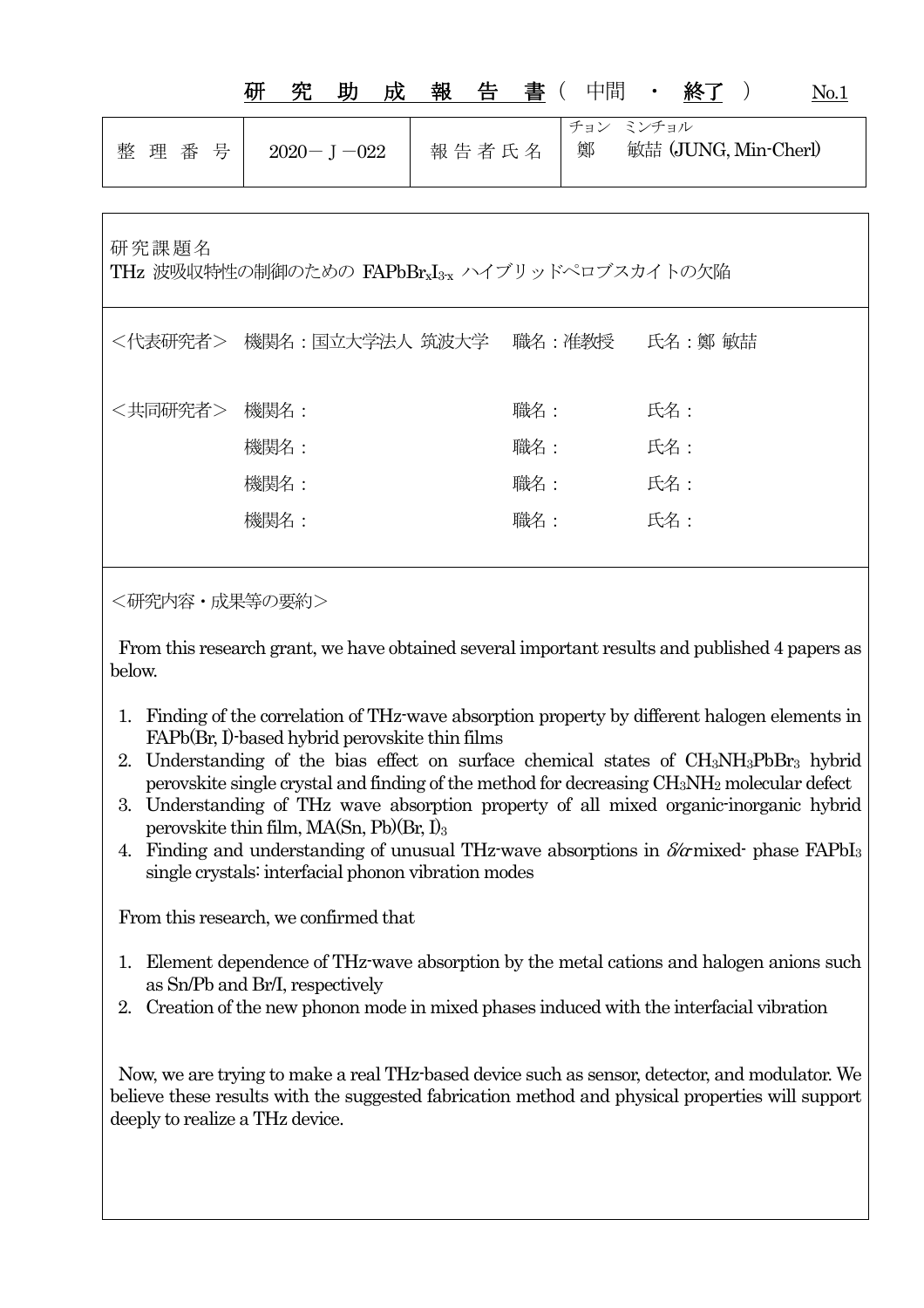<研究発表(口頭、ポスター、誌上別)>

- 1. Oral presentation (Invited)
- (1) "Defect and its property on organic-inorganic hybrid perovskite: First step for THz-application research", Min-Cherl Jung, Invited seminar, Materials Genome Institute, Shanghai University, China, Nov. 2020
- 2. Publications (Peer-review)
- (1) Inhee Maeng, Seungjun Lee, E. Q. Han, Yurou Zhang, Seung Jae Oh, Masakazu Nakamura, Jung-Ho Yun, Lianzhou Wang, Young-Kyun Kwon, and Min-Cherl Jung (Corr. Author), "Unusual terahertz-wave absorptions in  $\delta/\alpha$  mixed-phase FAPbI<sub>3</sub> single crystals: interfacial phonon vibration modes", NPG Asia Materials, 13, 75 (2021)
- (2) Inhee Maeng, Asuka Matsuyama, Masakazu Nakamura, and Min-Cherl Jung (Corr. Author), "Correlation of THz-wave absorption properties by different halogen elements in FAPb(Br, I)-based hybrid perovskite thin films", Applied Physics Express, 14, 121002 (2021)
- (3) Inhee Maeng, Hiroshi Tanaka, Valynn Katrine Mag-usara, Makoto Nakajima, Masakazu Nakamura and Min-Cherl Jung (Corr. Author), "Terahertz Wave Absorption Property of all Mixed Organic-Inorganic Hybrid Perovskite Thin Film MA(Sn, Pb)(Br, I)<sub>3</sub> Fabricated by Sequential Vacuum Evaporation Method", Frontiers in Chemistry, 9, 753141 (2021)
- (4) Young Mi Lee, Inhee Maeng, Miaoqiang Lyu, Jung-Ho, Yun, Lianzhou Wang, Masakazu Nakamura, and Min-Cherl Jung (Corr. Author), "Bias effect on surface chemical states of CH3NH3PbBr3 hybrid perovskite single crystal: Decreasing CH3NH2 molecular effect", Applied Surface Science, 542, 148536 (2021)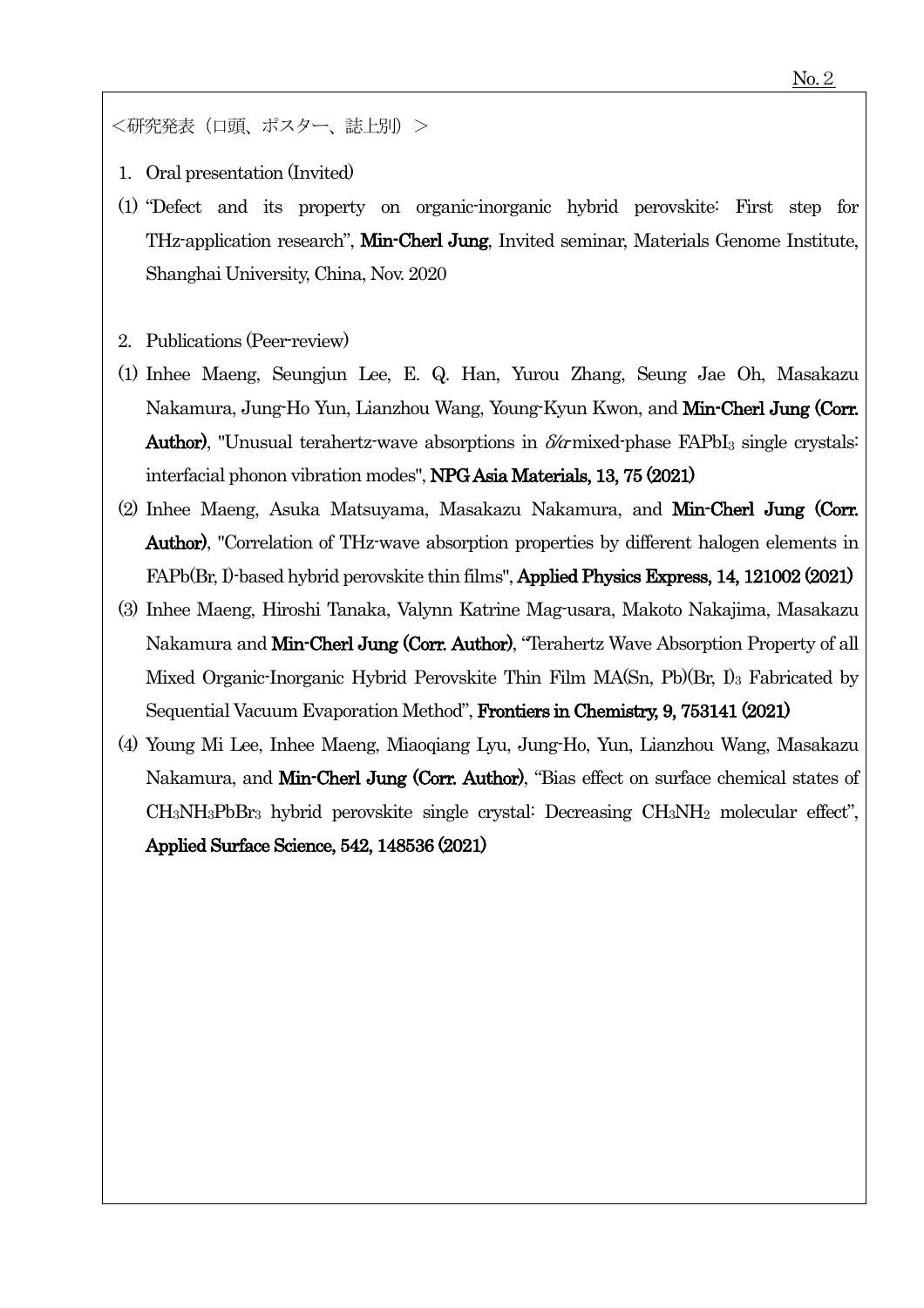<研究の目的、経過、結果、考察(5000 字程度、中間報告は2000 字程度)>



M: Gray (Metal cations) X: Purple (Halogen anion)

Figure 1. Typical organic-inorganic hybrid

perovskite structure

Recently, organic-inorganic hybrid perovskite (OHP) materials, ABX<sub>3</sub> (A = Organic cation: CH<sub>3</sub>NH<sub>3</sub><sup>+</sup>(MA)/NH<sub>2</sub>CH=NH<sub>2</sub><sup>+</sup>(FA), B = Metal cation: Pb/Sn, and  $X = H$ alogen anion: Cl/Br/I) are the potential application material for solar cell, field-effect transistor, and light-emitting diode applications. OHP materials have shown amazing results, especially in case of solar cells, including a power conversion efficiency over 25 %, because of their key physical properties such as high absorption coefficient, high carrier mobility, and long carrier lifetime.

However, its fundamental physical properties such as defect, phonon-dispersion, and electronic structure are not fully understood yet. Interestingly, there is no serious research for the THz-wave absorption property (0.5-2.5 THz range) and its application possibility

such as THz-wave modulation and sensing devices. In general assumption, the OHP has two cations and one anion in its perovskite structure that have various vibration modes such as metal cation-halogen anion and molecular vibrations in the range of 0.5 to 2.5 THz. (Fig. 1) To understand and control this physical property, the OHP material should be performed with the studies of defect, phonon-dispersion, and electronic structures. From these studies, we can expect that the device realization with a flexible and compacted THz-wave modulating/sensing properties will be come.

In this research supported by Izumi Zaidan (2020), we performed several experiments and obtained four important results to realize a THz-based device as below.

1. Finding of the correlation of THz-wave absorption property by different halogen elements in FAPb(Br, I)-based hybrid perovskite thin films



We confirmed the surface morphologies and THz-wave absorption properties in each thin film fabricated by the sequential vacuum evaporation.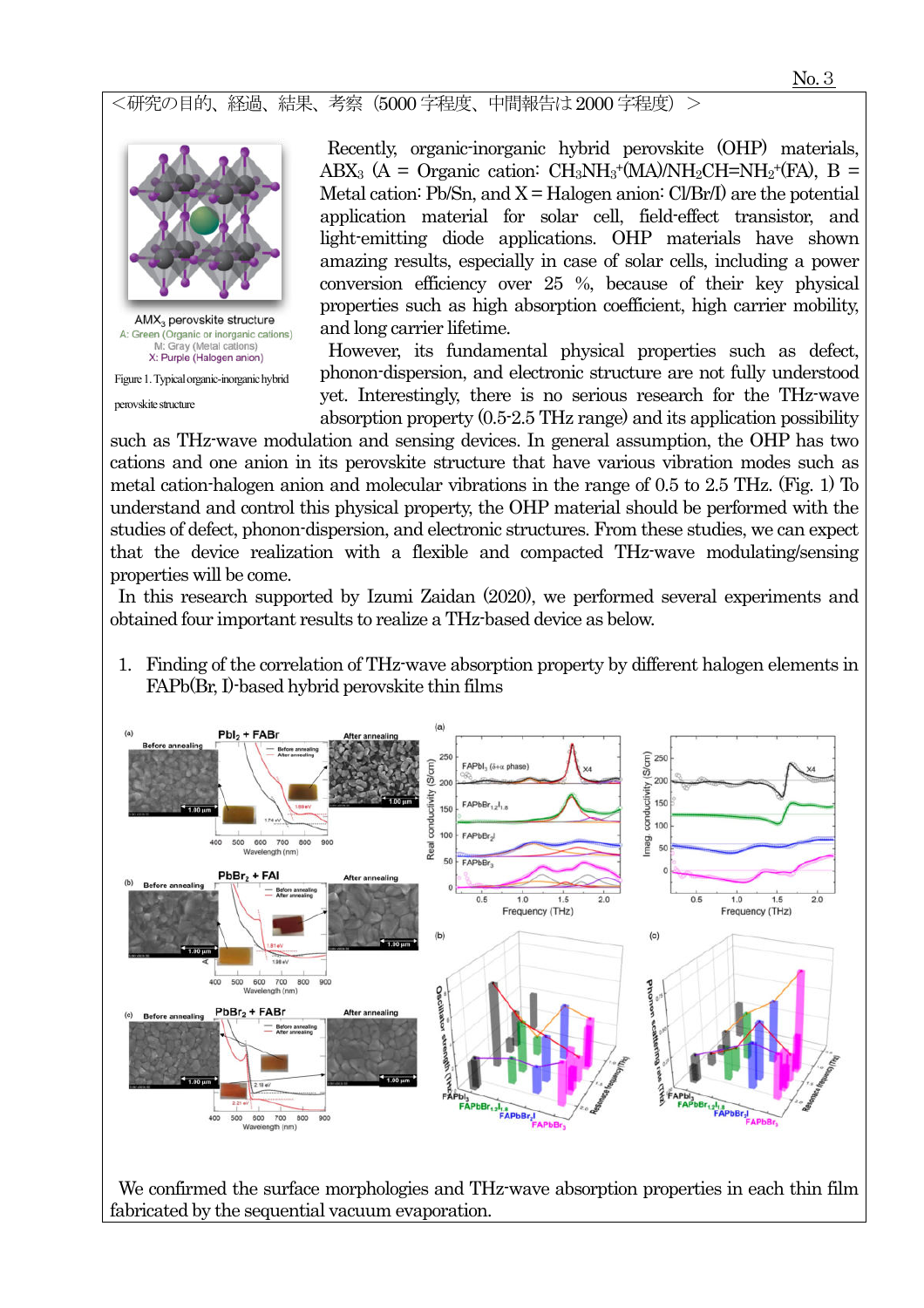

 $Br3c$ 

147

144 141 138

 $(a)$ 

Absorbance (a. u.)

 $(b)$ 

unit)

[F(R)Xhv]2 (arb.

 $1.8$ 

2.23 el

 $2.4$ 

 $3.0$ 

Binding Energy (eV)

 $0.6$ 

 $\alpha$ 

 $0.2$ 

69 68 67 66<br>Binding Energy (eV)  $hv$  (eV) ple treatment **Binding Energy (eV)** We confirmed the bias effect in organic-inorganic hybrid perovskite material and suggested the method to remove the molecular defect.

Br<sub>3d</sub>

Intensity

3. Understanding of THz wave absorption property of all mixed organic-inorganic hybrid perovskite thin film, MA(Sn, Pb)(Br, I)3



 We fabricated all mixed organic-inorganic hybrid perovskite thin films by the sequential vacuum evaporation method and found the correlations among metal cations and halogen anions.

nsity

135